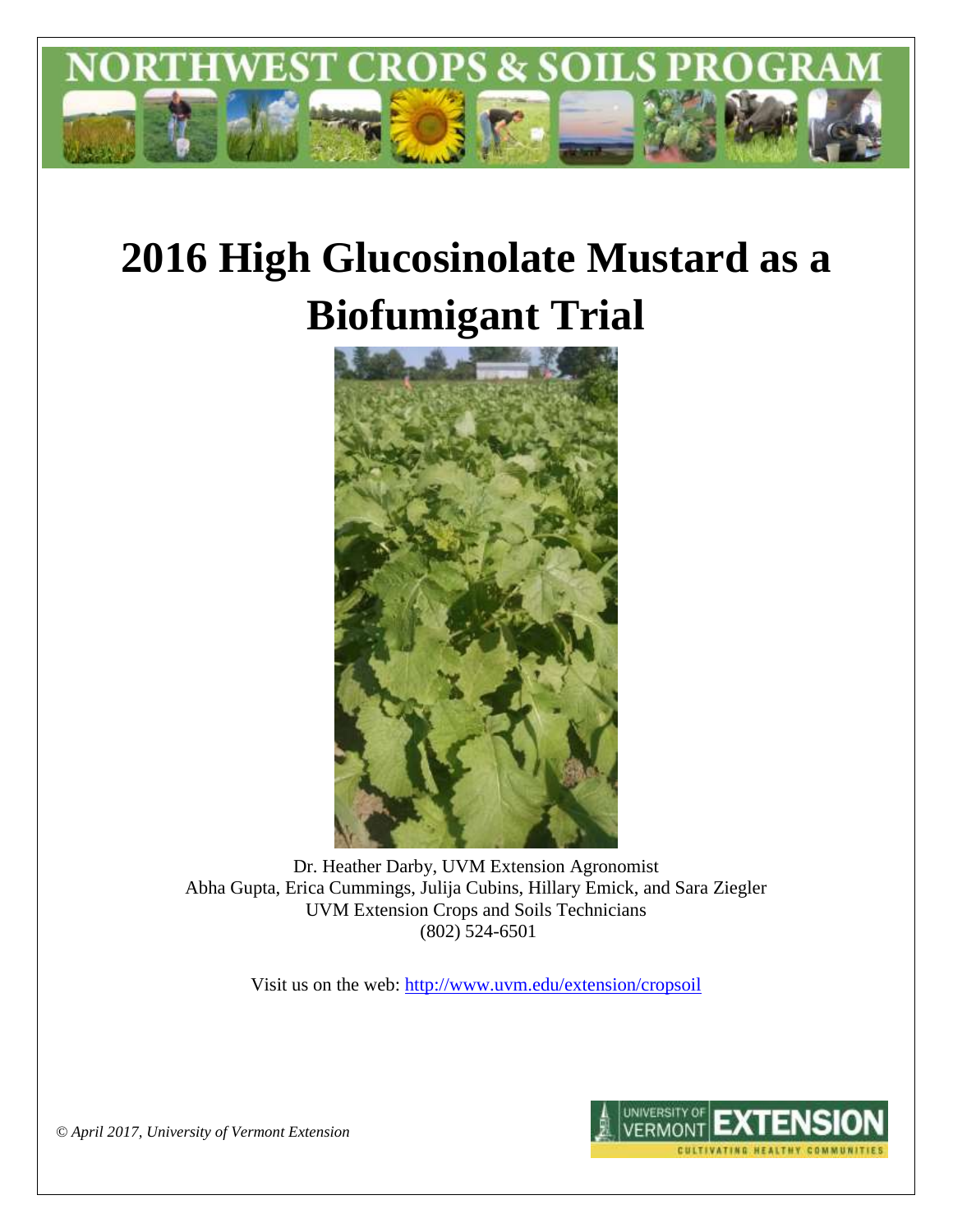#### **2016 HIGH GLUCOSINOLATE MUSTARD AS A BIOFUMIGANT TRIAL**

Dr. Heather Darby, University of Vermont Extension heather.darby[at]uvm.edu

Brassicaceae plants (mustard family) contain chemicals called glucosinolates. These compounds are present in the leaves, stems, roots, and seeds of the plants. When the plant biomass is incorporated into the soil, these glucosinolates are broken down into a number of secondary compounds, including a compound called isothiocyanate. Isothiocyanate can be biocidal to seeds, insects, nematodes, and other microbes (fungi, bacteria, etc.). In recent years, plant breeders have worked to develop varieties of mustards with high glucosinolate content to be used as biofumigants in crop production. These high glucosinolate mustards (HGM) are being used as cover crops and the entire plant biomass is incorporated into the soil. Interestingly, mustards can also be used as oilseed crops with a potential use in biofuel production. Extraction of the oil from the seed produces a meal that is also high in glucosinolates as well as nitrogen. Hence, the meal used as a soil amendment could potentially provide nutrients and suppress weeds, pests, and diseases.

Little research has been done in the Northeast to quantify the effects of HGM as a cover crop and biofumigant. The commercial demand for potatoes *(Solanum tuberosum)* hinges on appearance. Consumers often refuse potatoes with skin defects such as common scab *(Streptomyces spp.)* or rhizoctonia and potatoes for seed are rejected if they have significant skin damage. *Rhizoctonia solani*, a soil fungus, is particularly common in cool, wet growing regions like the Northeast. Snap beans *(Phaseolus vulgaris)* often suffer from soil borne, root diseases. In this trial, HGM was evaluated for its efficacy at reducing the incidence of soil borne diseases, minimizing weed pressure, and increasing yields for potatoes and snap beans.

## **MATERIALS AND METHODS**

A trial was conducted at Borderview Research Farm in Alburgh, Vermont and at High Mowing Organic Seeds in Wolcott, Vermont. At Borderview Research Farm, the experimental design was a randomized split plot design with four replications. Main plot treatments consisted of three planting dates and split plot treatments consisted of four HGM varieties. The varieties were 'Caliente 199', 'Caliente 119', 'Caliente 61', and 'Terminator'. Planting dates included 17- Aug, 24-Aug, and 31-Aug 2015. Plot size was 10'x20'. The experimental plot was seeded with a Great Plains plot drill at a rate of 25 lbs ac<sup>-1</sup>. On 15-Sep vigor was recorded by visually assessing each of the plots and rating them on a 1-5 scale (low to high vigor). On 20-Oct mustard plant height and population was recorded. Biomass was also sampled by clipping the contents of two randomly placed  $0.25 \text{ m}^2$  quadrats per plot. A subsample of mustard was dried at 105 $\degree$ F till it reached a stable temperature, in order to determine percent dry matter. Mustard samples then were analyzed using wet chemistry to determine its nutrient content. On 24-Oct, the mustard was terminated using a brush hog and incorporated immediately using disc harrows.

On 20-Apr 2016, each plot was soil sampled for nitrates and general nutrient content. On 5-May 'Yukon Gold' potatoes were planted in the middle 3'x10' area of each plot. On 31-May, populations of potatoes per plot was recorded. On 9-Jun, the number of broadleaf and grass weeds in a  $0.25$  m<sup>2</sup> quadrat per plot was recorded to determine weed populations. On 9-Jun, weed cover was determined as a percent of total plant cover using the web based IMAGING crop response analyzer. Digital images were taken with a compact digital camera, Canon PowerShot G12 (Melville, NY) (10.4 Megapixels). Digital images were analyzed with the automated imaging software, which was programmed in MATLAB (MathWorks, Inc., Natick, MA) and later converted into a free web-based software [\(www.imaging-crop.dk\)](http://www.imaging-crop.dk/). On 1-Aug, potatoes were harvested by hand and yield was recorded. A subsample of 10 potatoes was evaluated visually for scab and rhizoctonia infection (Image 1) and severity was recorded using a 1-4 scale (1=trace/no disease and 4= high infection).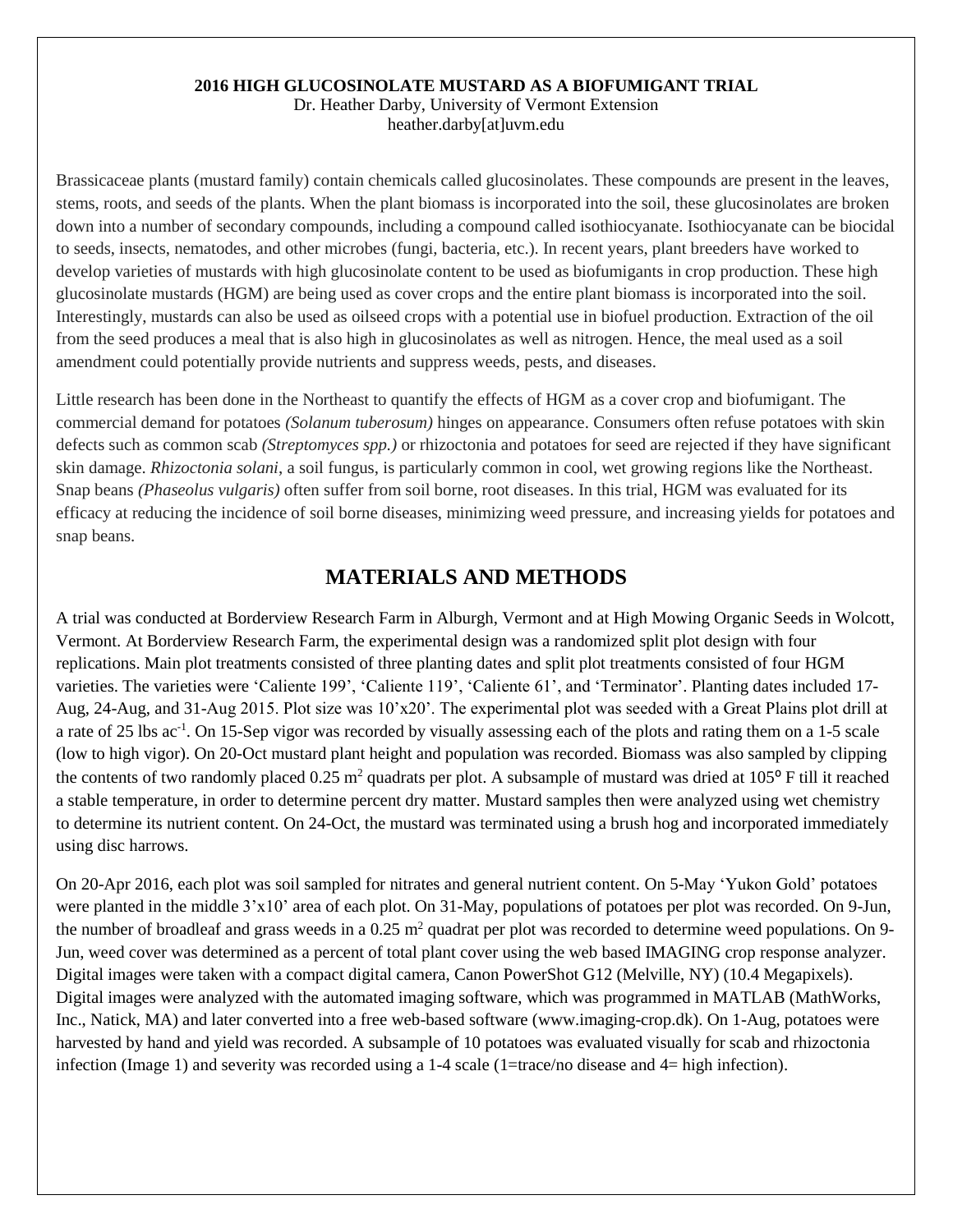

**Image 1. Potato scab,** *Streptomyces spp.***, and** *Rhizoctonia solani,* **left to right, Alburgh, VT, 2016.** 

At High Mowing Organic Seeds, the experimental design was a randomized split plot with four replications. Main plot treatments consisted of two planting dates and split plot treatments consisted of two HGM varieties and a spring mustard meal application. The varieties were 'Caliente 199' and 'Terminator' and were planted on 31-Jul and 17-Aug 2015 into 10'x20' plots at 25 lbs ac<sup>-1</sup>. The mustard meal was applied by hand on 25-May 2016 at 522 lbs ac<sup>-1</sup>. On 4-Sep vigor was recorded by visually assessing each of the plots and rating them on a 1-5 scale (1=low and 5=high vigor). On 18-Sep and 8-Oct 2015, mustard plant height and population was recorded. Biomass was also sampled on 18-Sep and 8-Oct by clipping the contents of two randomly placed  $0.25 \text{ m}^2$  quadrats per plot. A subsample of mustard was dried at  $105^\circ$  F till it reached a stable temperature, in order to determine percent dry matter. Mustard samples then were analyzed using wet chemistry to determine its nutrient content. On 24-Sep and 16-Oct, the first and second planting dates, respectively, of mustard were terminated and incorporated using a rototiller.

On 6-May 2016, each plot was soil sampled for nitrates and general nutrient content. On 27-May, 'Hystyle' snap beans, which are susceptible to root rot, and 'Accelerate' snap beans, which are not susceptible were planted in each plot. On 15-Jun populations of snap bean plants per plot was recorded. On 7-Jul the number of broadleaf and grass weeds in a  $0.25 \text{ m}^2$ quadrat per plot was recorded to determine weed populations. On 7-Jul weed cover was determined as a percent of total plant cover using the web based IMAGING crop response analyzer. Digital images were taken with a compact digital camera, Canon PowerShot G12 (Melville, NY) (10.4 Megapixels). Digital images were analyzed with the automated imaging software, which was programmed in MATLAB (MathWorks, Inc., Natick, MA) and later converted into a free web-based software [\(www.imaging-crop.dk\)](http://www.imaging-crop.dk/). On 25-Jul, leaf disease was assessed. On 2-Aug, beans were harvested by hand and yield was recorded. A subsample of 10 plants was evaluated visually for root disease infection (Image 2) and severity was recorded using a 0-10 scale (0=no disease and  $10=$  high infection).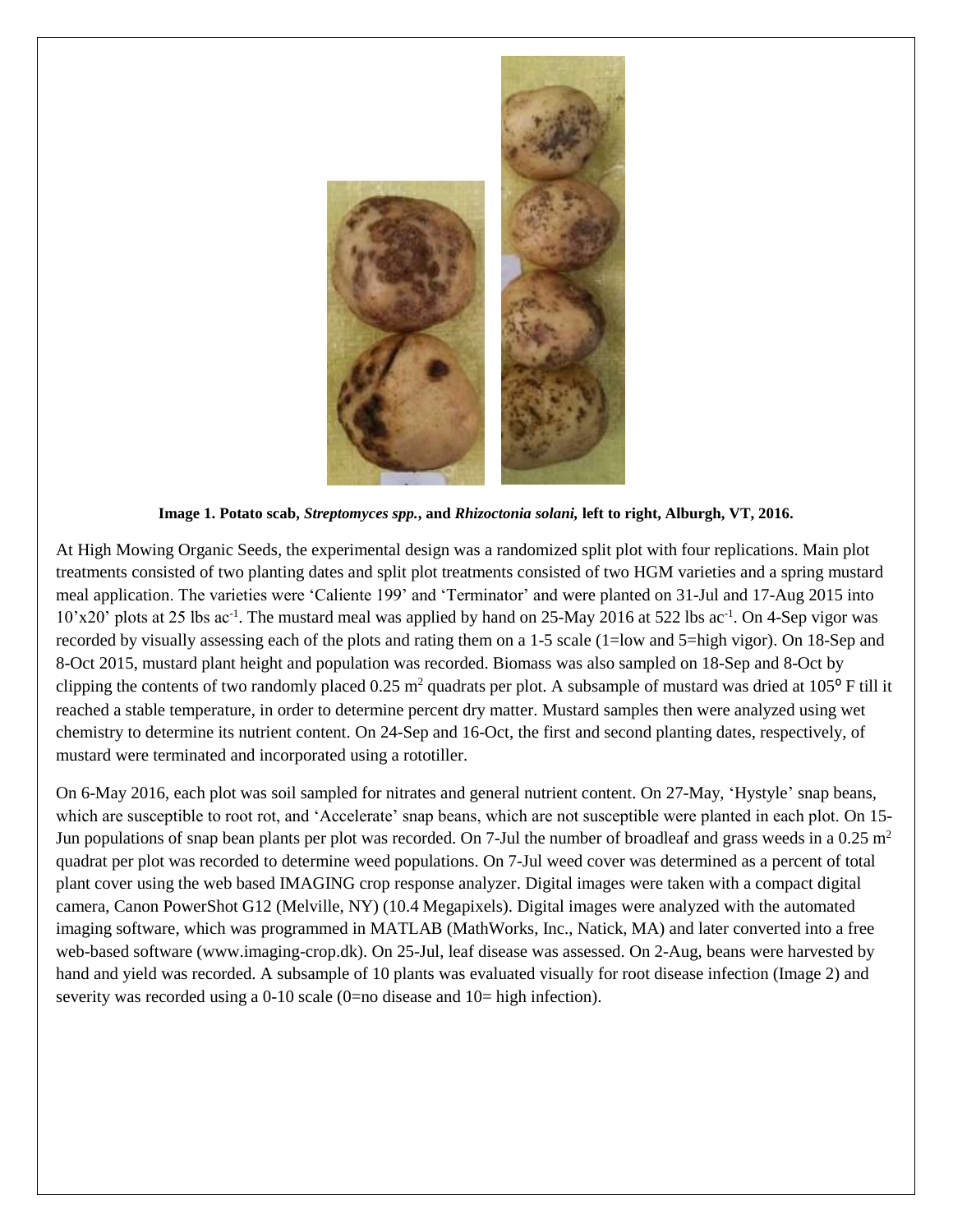

**Image 2. Root disease infection on snap beans, Wolcott, VT, 2016.**

| Table 1. Agronomic information for high glucosinolate mustard (HGM) as a biofumigant trial 2016, Alburgh, VT. |  |  |
|---------------------------------------------------------------------------------------------------------------|--|--|
|                                                                                                               |  |  |

| <b>Location</b>                | <b>Borderview Research Farm,</b><br>Alburgh, VT                                                    | <b>High Mowing Organic Seeds,</b><br><b>Wolcott, VT</b>                                                              |  |
|--------------------------------|----------------------------------------------------------------------------------------------------|----------------------------------------------------------------------------------------------------------------------|--|
| Soil type                      | Benson rocky silt loam,<br>8-15% slope                                                             | Colton-Duxbury sandy loam,<br>3-8% slope                                                                             |  |
| Previous crop                  | <b>Barley</b>                                                                                      | Tomatoes, peppers, cucumbers                                                                                         |  |
| <b>Replications</b>            | $\overline{4}$                                                                                     | $\overline{4}$                                                                                                       |  |
| Plot size (ft)                 | 10x20                                                                                              | 10x20                                                                                                                |  |
| <b>Soil amendments</b>         | 10-Aug 2015, 5000 gal $ac^{-1}$ of manure<br>30-Apr 2016, 3 tons $ac^{-1}$ of Pro-Gro<br>$(5-4-3)$ | 17-Aug 2015, 100 lbs $ac^{-1}$ of sulfur<br>of potash<br>25-May 2016, 1 ton ac <sup>-1</sup> of Pro-Gro<br>$(5-4-3)$ |  |
| <b>HGM</b> varieties           | 'Caliente 199', 'Caliente 119',<br>'Caliente 61', 'Terminator'                                     | 'Caliente 199', 'Terminator'                                                                                         |  |
| <b>HGM</b> planting dates      | 17-Aug, 24-Aug, 31-Aug 2015                                                                        | 31-Jul, 17-Aug 2015                                                                                                  |  |
| <b>HGM</b> row spacing         | 7.5"                                                                                               | 7.5"                                                                                                                 |  |
| <b>Planting equipment</b>      | Great Plains NT60 Cone Seeder                                                                      | Carter plot drill                                                                                                    |  |
| Planting rate (lbs $ac^{-1}$ ) | 25                                                                                                 | 25                                                                                                                   |  |
| <b>HGM</b> termination date    | 24-Oct 2015                                                                                        | 24-Sept and 16-Oct 2015                                                                                              |  |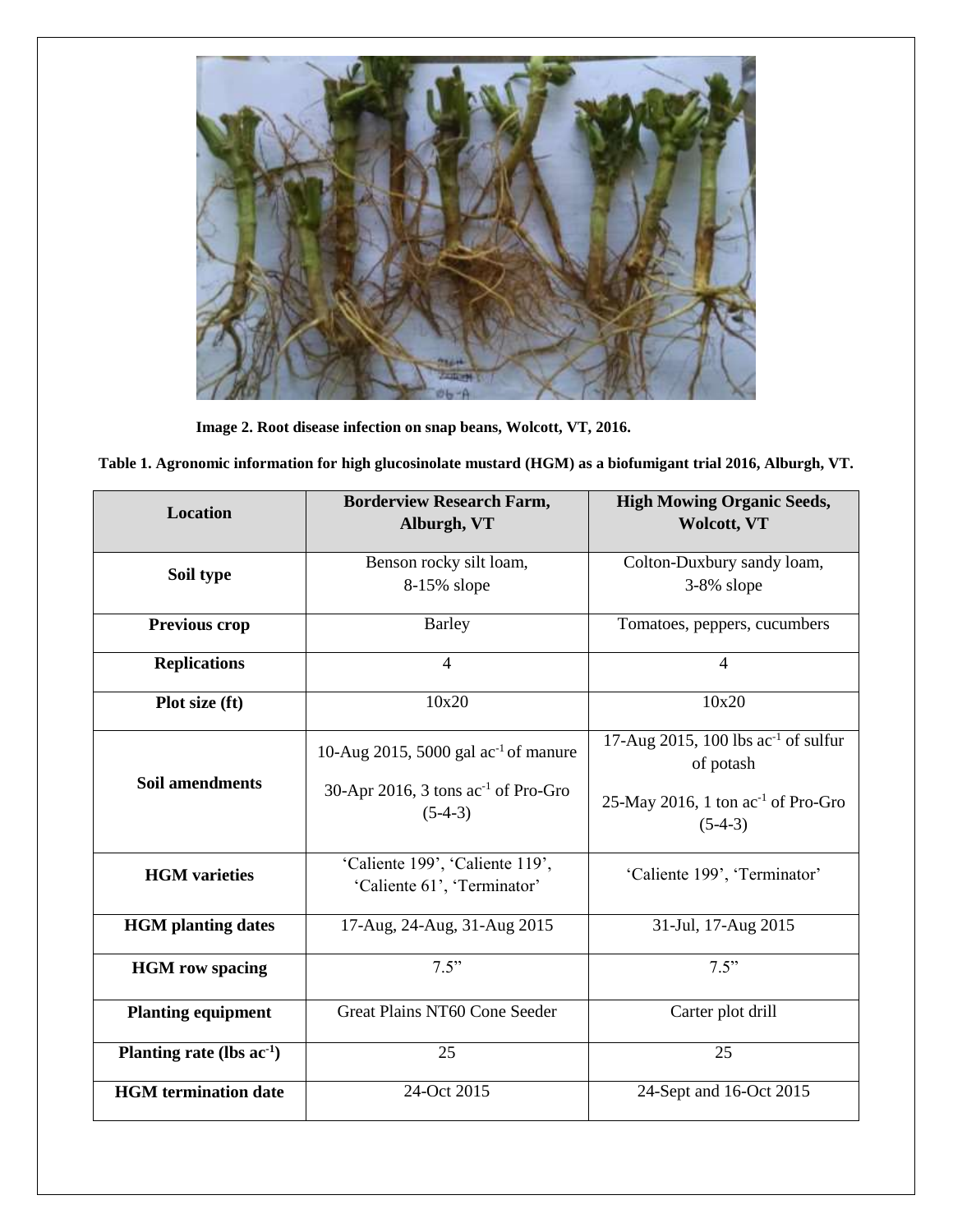| <b>Vegetable varieties</b><br>planted | 'Yukon gold' potato | 'Hystyle' snap bean, susceptible to<br>root rot<br>'Accelerate' snap bean, resistant to<br>root rot |  |  |
|---------------------------------------|---------------------|-----------------------------------------------------------------------------------------------------|--|--|
| <b>Vegetable planting date</b>        | 5-May 2016          | 27-May 2016                                                                                         |  |  |
| <b>Row spacing (inches)</b>           | 30                  | 30                                                                                                  |  |  |
| Vegetable plot size (ft)              | 3x10                | 10x20                                                                                               |  |  |
| Vegetable harvest date                | 1-Aug 2016          | 2-Aug 2016                                                                                          |  |  |

Data were analyzed using mixed model analysis using the mixed procedure of SAS (SAS Institute, 1999). Replications within trials were treated as random effects, and soil amendment treatments were treated as fixed. Mean comparisons were made using the Least Significant Difference (LSD) procedure when the F-test was considered significant (p<0.10).

Variations in yield and quality can occur because of variations in genetics, soil, weather, and other growing conditions. Statistical analysis makes it possible to determine whether a difference among treatments is real or whether it might have occurred due to other variations in the field. At the bottom of each table a LSD value is presented for each variable (i.e. yield). Least Significant Differences (LSDs) at the 0.10 level of significance are shown, except where analyzed by pairwise comparison (t-test). Where the difference between two treatments within a column is equal to or greater than the LSD value at the bottom of the column, you can be sure that for 9 out of 10 times, there is a real difference between the two treatments. Treatments that were not significantly lower in performance than the top-performing treatment in a particular column are indicated with an

| <b>Treatment</b> | Yield  |
|------------------|--------|
| A                | 6.0    |
| B                | $7.5*$ |
| C                | $9.0*$ |
| LSD              | 2.0    |

asterisk. In this example, hybrid C is significantly different from hybrid A but not from hybrid B. The difference between C and B is equal to 1.5, which is less than the LSD value of 2.0. This means that these hybrids did not differ in yield. The difference between C and A is equal to 3.0, which is greater than the LSD value of 2.0. This means that the yields of these hybrids were significantly different from one another. The asterisk indicates that hybrid B was not significantly lower than the top yielding hybrid C, indicated in bold.

## **RESULTS**

Seasonal precipitation and temperature were recorded with a Davis Instrument Vantage Pro2 weather station, equipped with a WeatherLink data logger at Borderview Research Farm in Alburgh, VT. Most of the 2015 growing season was dryer than normal, with August-October experiencing 3.30-3.91 less inches of precipitation per month than normal (Table 2). September 2015 was 4.6°F warmer than usual, while August and October were comparable to historical averages. Overall, there were an accumulated 1599 Growing Degree Days (GDDs) for August-October 2015, approximately 204 more than the historical average. For the 2016 growing season, temperatures were generally comparable to averages, with August warmer than usual. Precipitation again was lower than usual, with May-August experiencing 6.10 less inches of precipitation than normal. There were an accumulated 3149 GDDs for May-August 2016, approximately 152 more than the historical average.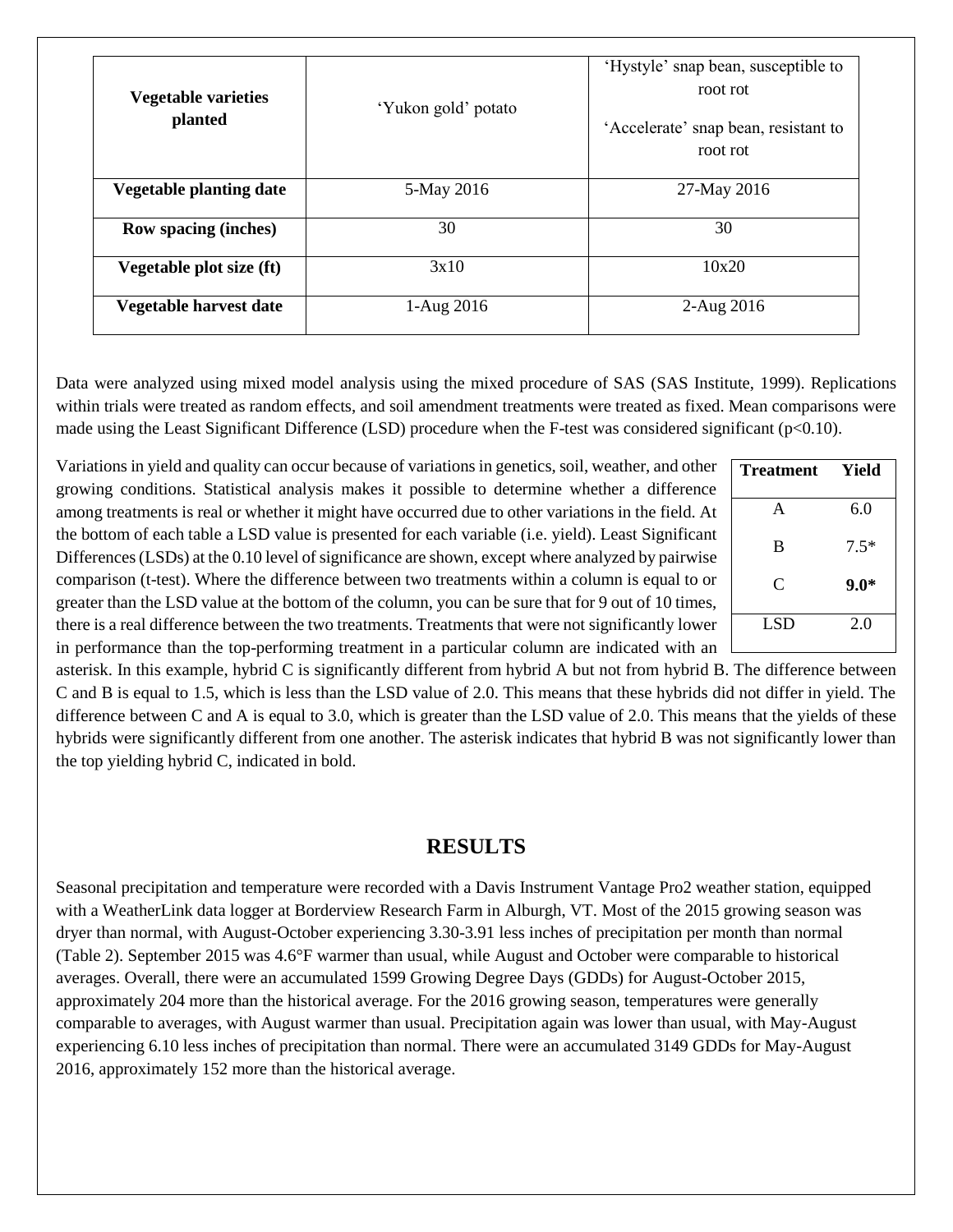|                                              |               | 2015             |                |            | 2016    |             |               |  |
|----------------------------------------------|---------------|------------------|----------------|------------|---------|-------------|---------------|--|
| Alburgh, VT                                  | <b>August</b> | <b>September</b> | <b>October</b> | <b>May</b> | June    | <b>July</b> | <b>August</b> |  |
| Average temperature<br>$(^{\circ}F)$         | 69.7          | 65.2             | 46.5           | 58.1       | 65.8    | 70.7        | 71.6          |  |
| Departure from normal                        | 0.90          | 4.60             | $-1.70$        | 1.80       | 0.00    | 0.10        | 2.90          |  |
|                                              |               |                  |                |            |         |             |               |  |
| Precipitation (inches)                       | 0.00          | 0.34             | 0.04           | 1.50       | 2.80    | 1.80        | 3.00          |  |
| Departure from normal                        | $-3.91$       | $-3.30$          | $-3.56$        | $-1.92$    | $-0.88$ | $-2.37$     | $-0.93$       |  |
|                                              |               |                  |                |            |         |             |               |  |
| Growing Degree Days<br>(base $44^{\circ}F$ ) | 812           | 650              | 137            | 543        | 745     | 919         | 942           |  |
| Departure from normal                        | 45            | 152              | $\overline{7}$ | 68         | 1       | 1           | 82            |  |

#### **Table 2. Seasonal weather data<sup>1</sup> collected in Alburgh, VT, 2015-2016.**

<sup>1</sup>Based on weather data from a Davis Instruments Vantage Pro2 with WeatherLink data logger. Alburgh precipitation data from August-October was provided by the NOAA data for Highgate, VT. Historical averages are for 30 years of NOAA data (1981-2010) from Burlington, VT.

To gauge weather patterns experienced at High Mowing Organic Seeds in Wolcott, VT, seasonal precipitation and temperature were recorded with observation stations in Walden, VT. Most of the 2015 growing season was cooler than normal, as August-October was 1.00-7.96°F cooler per month than usual (Table 3). Precipitation was generally normal, except August experienced 1.83 fewer inches of precipitation as compared with averages. Overall, there were an accumulated 802 GDDs for August-October 2015, approximately 200 fewer than the historical average. For the 2016 growing season, temperatures again were cooler than averages as May-August was 4.94-8.19°F cooler per month than usual. Precipitation was generally considered normal, however, August experienced 1.55 more inches of rain than usual. There were an accumulated 1366 GDDs for May-August 2016, approximately 563 fewer than the historical average.

#### **Table 3. Seasonal weather data<sup>1</sup> collected in Walden, VT, 2015-2016.**

|                                      |               | 2015             |         | 2016       |         |             |               |
|--------------------------------------|---------------|------------------|---------|------------|---------|-------------|---------------|
| Walden, VT                           | <b>August</b> | <b>September</b> | October | <b>May</b> | June    | <b>July</b> | <b>August</b> |
| Average<br>temperature $(^{\circ}F)$ | 62.9          | 59.0             | 39.2    | 50.1       | 57.4    | 63.0        | 62.9          |
| Departure from<br>normal             | $-4.87$       | $-1.00$          | $-7.96$ | $-6.20$    | $-8.19$ | $-6.96$     | $-4.94$       |
|                                      |               |                  |         |            |         |             |               |
| Precipitation<br>(inches)            | 2.39          | 4.05             | 4.55    | 3.11       | 4.76    | 4.55        | 5.77          |
| Departure from<br>normal             | $-1.83$       | 0.66             | 0.68    | $-0.25$    | 0.75    | 0.43        | 1.55          |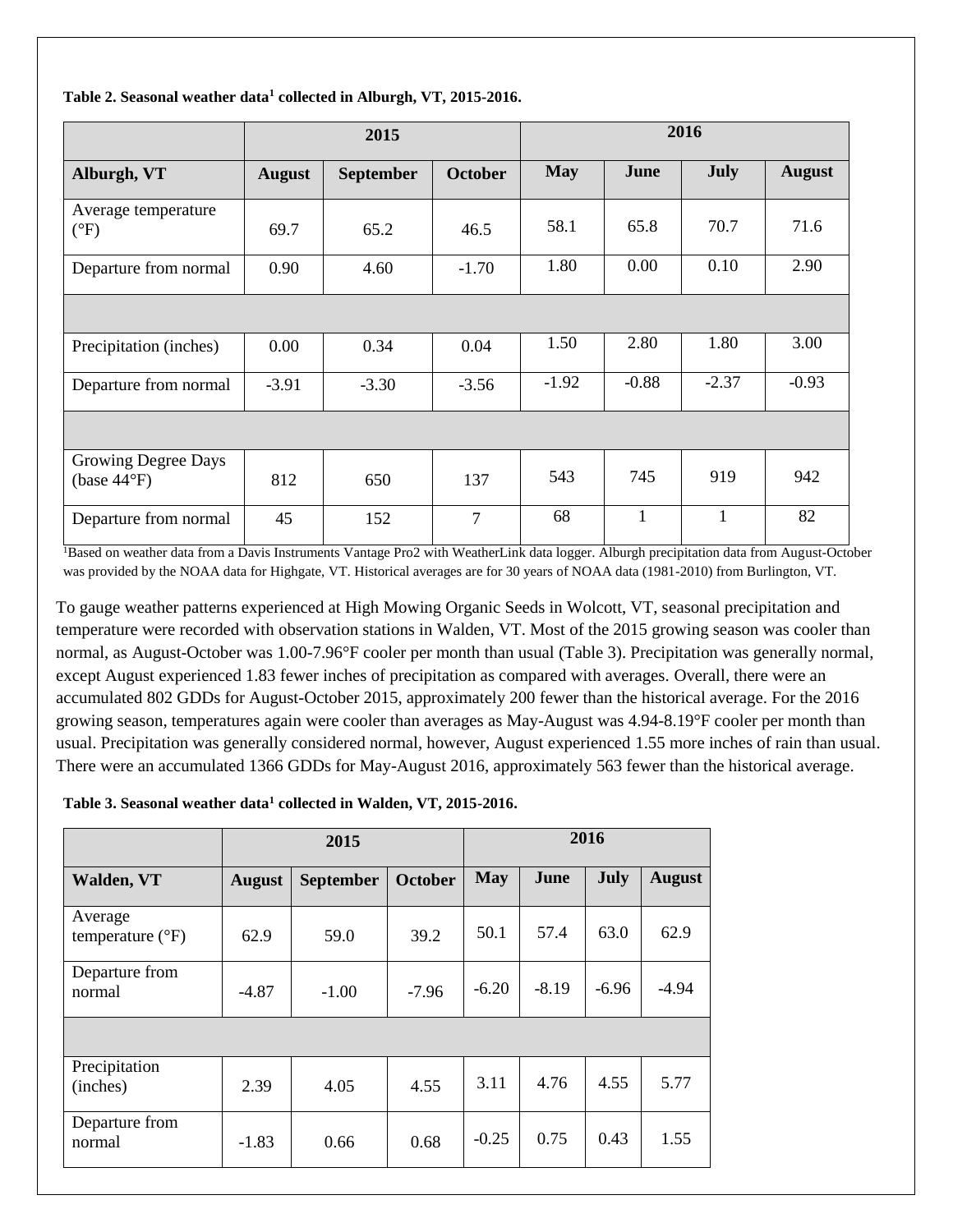| <b>Growing Degree</b><br>Days (base $50^{\circ}$ F) | 413.0  | 330.5 | 58.0  | 218.0 | 304.5  | 420.5  | 422.5  |
|-----------------------------------------------------|--------|-------|-------|-------|--------|--------|--------|
| Departure from<br>normal<br>$1 - 1$                 | $-139$ | 2     | $-63$ | $-72$ | $-164$ | $-198$ | $-129$ |

<sup>1</sup>Based on national weather service data from cooperative observation stations in Walden, VT. Historical averages are for 30 years of NOAA data (1981-2010) from St. Johnsbury, VT.

## **ALBURGH, VT RESEARCH RESULTS**

## *The impact of variety*

Both Caliente 119 and Caliente 61 performed significantly better than other varieties for height and yield (4420 and 4410 lbs ac<sup>-1</sup>, respectively). The varieties Caliente 61 and Terminator had plant populations that were significantly greater than other varieties. This may be an indication of better early season vigor. Interestingly, the visual rating of early season vigor did not differ by variety. The HGM varieties were statistically similar in nutrient concentrations (Table 4).

| <b>Variety</b>      | Early<br>vigor <sup>+</sup> | Height  | <b>Population</b>       | Dry matter<br><b>Yield</b> | Carbon        | <b>Nitrogen</b> | <b>Phosphorus</b> | <b>Potassium</b> |
|---------------------|-----------------------------|---------|-------------------------|----------------------------|---------------|-----------------|-------------------|------------------|
|                     | 1 to 5<br>rating            | inches  | plants ac <sup>-1</sup> | $\ln$ ac <sup>-1</sup>     | $\frac{0}{0}$ | $\frac{6}{6}$   | $mg \, kg^{-1}$   | $mg \, kg^{-1}$  |
| <b>Caliente 61</b>  | 3.25                        | $25.3*$ | 2580000*                | 4410*                      | 39.9          | 3.14            | 3700              | 31200            |
| <b>Caliente 119</b> | 3.42                        | $27.2*$ | 2030000                 | 4420*                      | 40.6          | 2.94            | 3430              | 29000            |
| <b>Caliente 199</b> | 3.42                        | 19.9    | 2210000                 | 3410                       | 40.1          | 3.10            | 3350              | 27500            |
| <b>Terminator</b>   | 3.50                        | 20.6    | 3160000*                | 2980                       | 40.1          | 3.24            | 3470              | 28900            |
| LSD(0.10)           | <b>NS</b>                   | 2.94    | 724409                  | 704                        | <b>NS</b>     | <b>NS</b>       | <b>NS</b>         | <b>NS</b>        |
| <b>Trial mean</b>   | 3.40                        | 23.2    | 2500000                 | 3800                       | 40.2          | 3.12            | 3490              | 29100            |

**Table 4. High glucosinolate mustard variety characteristics across planting dates, Alburgh, VT, 2015.** 

**†**Early season vigor was rated on a 1 to 5 scale with 1 = low vigor and 5 = high vigor.

\*Treatments marked with an asterisk did not perform statistically worse than the top performing treatment (p=0.10). Treatments in **bold** were top performers for the given variable.

NS – There was no statistical difference between treatments in a particular column (p=0.10).

Mustard varieties did not significantly impact the soil pH, organic matter, or phosphorus, potassium, or nitrate concentrations measured the following spring (Table 5).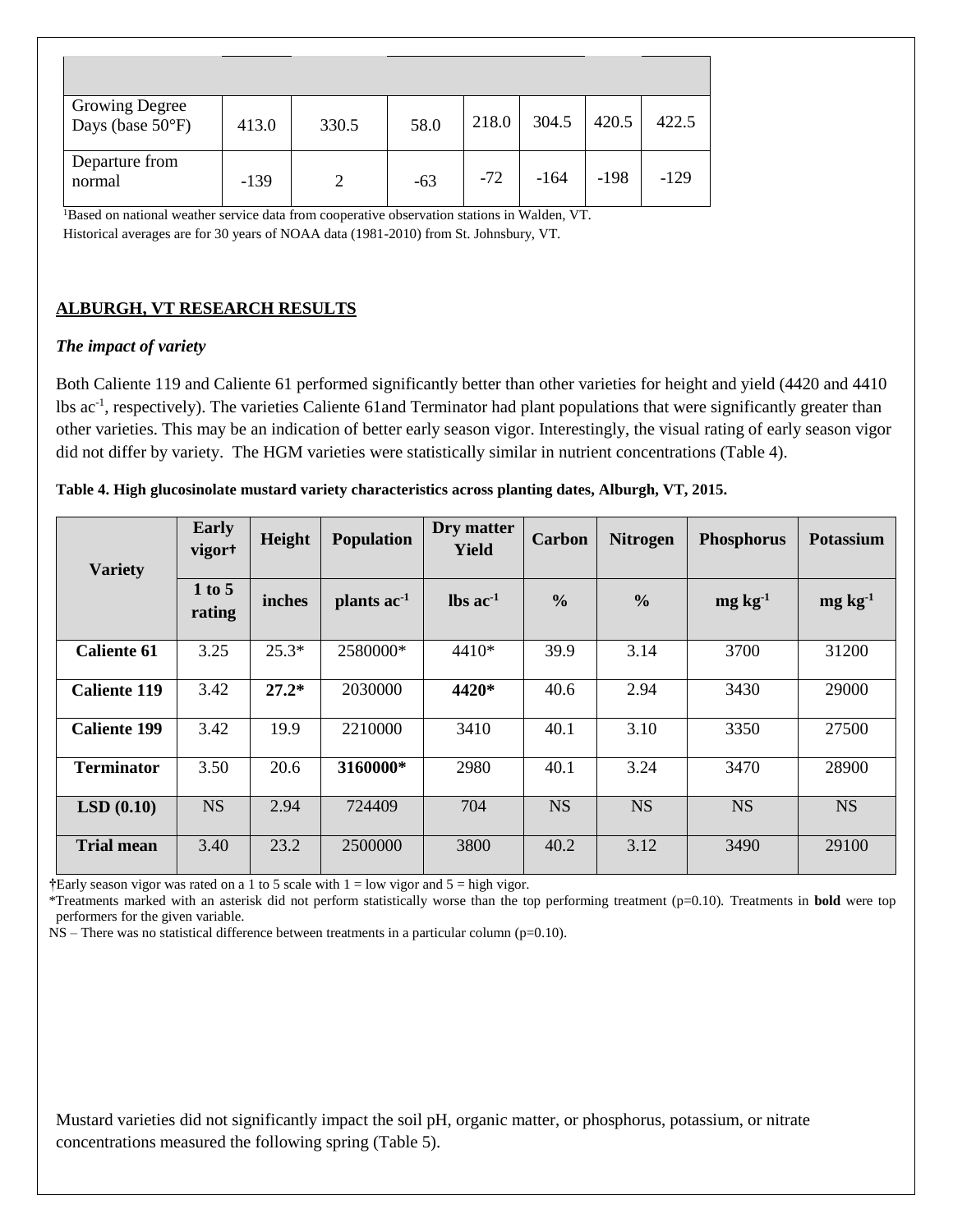**Table 5. The impact of high glucosinolate mustard variety on soil characteristics, across planting dates, Alburgh, VT, 2016.** 

| <b>Variety</b>      | pH        | <b>Organic matter</b> | <b>Phosphorus</b> | Potassium | <b>Nitrate</b>  |
|---------------------|-----------|-----------------------|-------------------|-----------|-----------------|
|                     |           | $\frac{0}{0}$         | ppm               | ppm       | $mg \, kg^{-1}$ |
| <b>Caliente 61</b>  | 5.92      | 3.46                  | 1.70              | 63.2      | 6.88            |
| <b>Caliente 119</b> | 6.07      | 3.34                  | 1.44              | 56.8      | 8.44            |
| <b>Caliente 199</b> | 6.06      | 3.46                  | 1.65              | 59.8      | 7.03            |
| <b>Terminator</b>   | 5.88      | 3.22                  | 1.67              | 56.8      | 6.23            |
| <b>Control</b>      | 5.97      | 3.31                  | 1.65              | 62.8      | 5.40            |
| LSD(0.10)           | <b>NS</b> | <b>NS</b>             | <b>NS</b>         | <b>NS</b> | <b>NS</b>       |
| <b>Trial mean</b>   | 5.98      | 3.36                  | 1.62              | 59.9      | 6.80            |

 $NS$  – There was no statistical difference between treatments in a particular column (p=0.10).

The HGM varieties did not differ significantly in how they impacted soil compaction and active carbon (Table 6). Aggregate stability was highest in plots where Caliente 119 was grown. This variety also had the highest biomass yields. Although not significant, Caliente 119 also had the highest level of active carbon.

**Table 6. The impact of high glucosinolate mustard variety on plot soil health characteristics, sampled 21-Apr 2016 across planting dates, Alburgh, VT, 2016.** 

| <b>Variety</b>      | <b>Compaction</b> in<br>top 6" of soil profile | <b>Compaction in top</b><br>18" of soil profile | Wet aggregate<br>stability | <b>Active carbon</b> |
|---------------------|------------------------------------------------|-------------------------------------------------|----------------------------|----------------------|
|                     | $\ln^{-2}$                                     | lbs in $^{-2}$                                  | $\frac{6}{6}$              | $mg C kg-1 soil$     |
| <b>Caliente 61</b>  | 31.3                                           | 164                                             | $50.5*$                    | 521                  |
| <b>Caliente 119</b> | 27.1                                           | 126                                             | 55.0*                      | 574                  |
| <b>Caliente 199</b> | 40.8                                           | 146                                             | 44.6                       | 506                  |
| <b>Terminator</b>   | 39.5                                           | 151                                             | 51.9*                      | 525                  |
| <b>Control</b>      | 38.1                                           | 145                                             | 47.8                       | 485                  |
| LSD(0.10)           | <b>NS</b>                                      | <b>NS</b>                                       | 6.91                       | <b>NS</b>            |
| <b>Trial mean</b>   | 35.4                                           | 146                                             | 50.0                       | 522                  |

\*Treatments marked with an asterisk did not perform statistically worse than the top performing treatment (p=0.10). Treatments in **bold** were top performers for the given variable.

 $NS$  – There was no statistical difference between treatments in a particular column ( $p=0.10$ ).

Mustard variety did not have a significant effect on the following season's potato yields or weed populations (Table 7). However, a significant difference was seen for disease severity. Plots where Caliente 61 was grown the year before had significantly lower rates of rhizoctonia and scab infection. Caliente 119 also significantly reduced scab infection compared to the control and was comparable to Caliente 61. Interestingly, these two varieties also yielded the highest, indicating perhaps more biomass is needed for greater biofumigant efficacy. Overall disease incidence was low.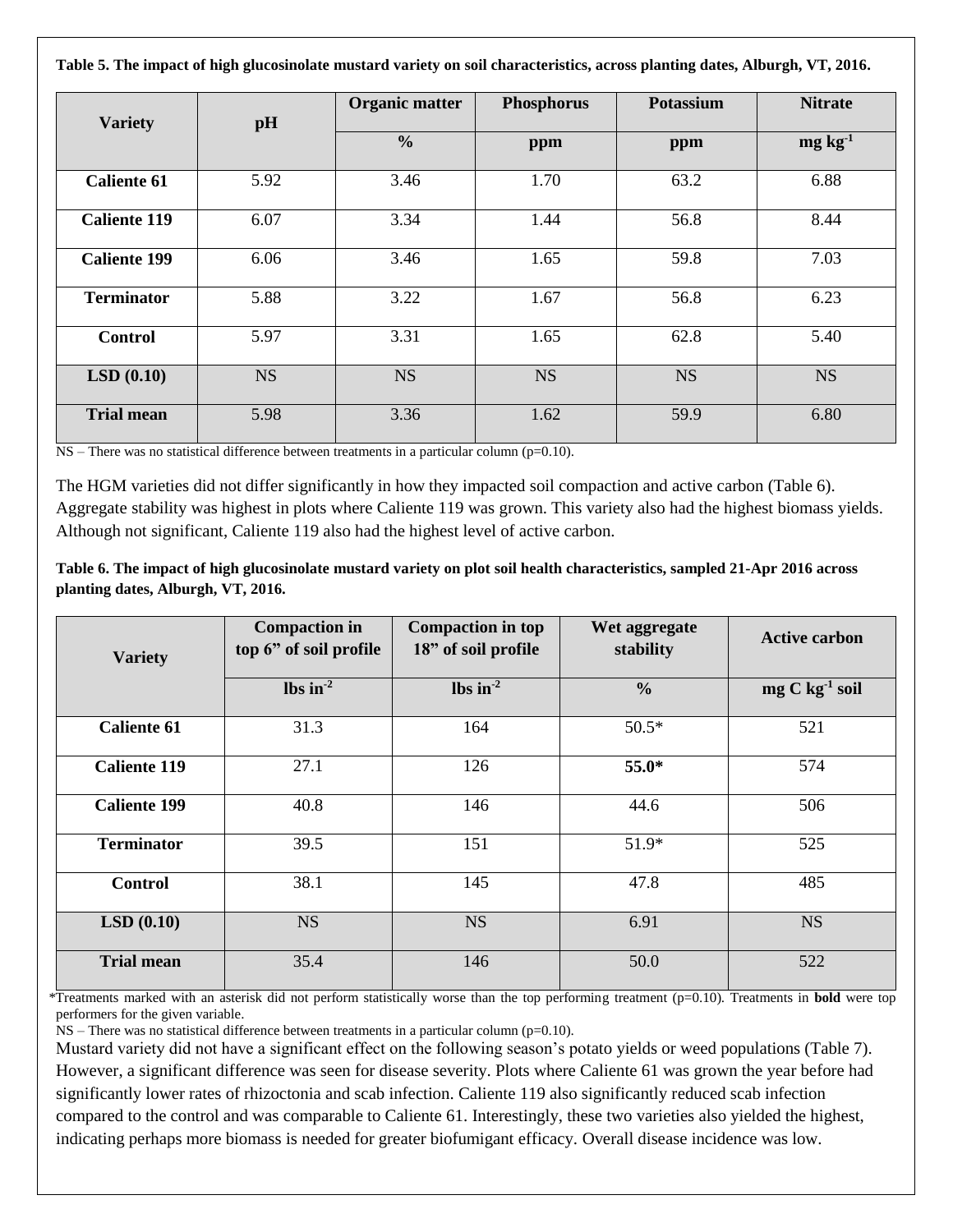**Table 7. The impact of high glucosinolate mustard variety on potatoes and weeds across planting date, Alburgh, VT, 2016.** 

|                     | <b>Potato</b><br>population | <b>Potato</b><br>yield | Rhizoctonia‡  | Scab‡         | <b>Broadleaf</b><br>weeds | <b>Grass</b><br>weeds         | <b>Weed</b><br>cover |
|---------------------|-----------------------------|------------------------|---------------|---------------|---------------------------|-------------------------------|----------------------|
| <b>Variety</b>      | plants ac <sup>-1</sup>     | tons $ac-1$            | 1 to 4 rating | 1 to 4 rating | plants<br>$0.25m^{-2}$    | <b>plants</b><br>$0.25m^{-2}$ | $\frac{0}{0}$        |
| <b>Caliente 61</b>  | 28700                       | 10.3                   | 0.406         | $1.28*$       | 11.1                      | 45.2                          | 26.3                 |
| <b>Caliente 119</b> | 29200                       | 9.93                   | 0.798         | $1.37*$       | 12.2                      | 43.8                          | 23.8                 |
| <b>Caliente 199</b> | 28200                       | 10.3                   | 0.842         | 1.58          | 5.42                      | 51.1                          | 28.8                 |
| <b>Terminator</b>   | 28800                       | 10.6                   | 0.729         | 1.68          | 7.08                      | 51.8                          | 33.7                 |
| <b>Control</b>      | 28000                       | 10.6                   | 0.958         | 1.68          | 11.6                      | 64.6                          | 31.7                 |
| LSD(0.10)           | <b>NS</b>                   | <b>NS</b>              | 0.304         | 0.241         | <b>NS</b>                 | <b>NS</b>                     | <b>NS</b>            |
| <b>Trial mean</b>   | 28600                       | 10.3                   | 0.747         | 1.52          | 9.47                      | 51.3                          | 28.9                 |

**‡**Rhizoctonia and scab were rated on a 1 to 4 scale with 1(trace) =  $0-1\%$  of skin infected, 2 (light) =  $>1-5\%$  of skin infected, 3 (moderate) =  $>5-10\%$ of skin infected, 4 (heavy)  $=$  >10% of skin infected

\*Treatments marked with an asterisk did not perform statistically worse than the top performing treatment (p=0.10) shown in **bold.** 

 $NS$  – There was no statistical difference between treatments in a particular column (p=0.10).

#### *The impact of planting date*

The earliest planting date performed significantly better for height, yield (4190 lbs ac<sup>-1</sup>), and carbon accumulation since it had a longer growing season. Yields of mustard biomass were comparable between the first and second planting dates.

| <b>Planting</b>      | <b>Early</b><br>vigort | Height | <b>Population</b> | <b>Yield</b>                 | Carbon        | <b>Nitrogen</b> | <b>Phosphorus</b> | <b>Potassium</b> |
|----------------------|------------------------|--------|-------------------|------------------------------|---------------|-----------------|-------------------|------------------|
| date                 | 1 to 5<br>rating       | inches | plants $ac-1$     | $\text{lbs} \text{ ac}^{-1}$ | $\frac{0}{0}$ | $\frac{0}{0}$   | $mg \, kg^{-1}$   | $mg \, kg^{-1}$  |
| $17-Aug$             | 3.25                   | 35.2   | 2100000           | 4190*                        | 41.8          | 2.46            | 2930              | 27600            |
| $24$ -Aug            | 3.44                   | 22.2   | 2460000*          | 3990*                        | 39.6          | 2.99            | 3390              | 30100            |
| $31$ -Aug            | 3.50                   | 12.3   | 2930000*          | 3230                         | 39.2          | 3.87            | 1430              | 29700            |
| <b>LSD</b><br>(0.10) | <b>NS</b>              | 2.55   | 627356            | 609                          | 1.72          | 0.21            | 303               | <b>NS</b>        |
| <b>Trial</b><br>mean | 3.4                    | 23.2   | 2500000           | 3800                         | 40.2          | 3.12            | 3490              | 29100            |

**Table 8. The impact of planting date high glucosinolate mustard performance, Alburgh, VT, 2015.** 

**†**Early season vigor was rated on a 1 to 5 scale with 1 = low vigor and 5 = high vigor.

\*Treatments marked with an asterisk did not perform statistically worse than the top performing treatment (p=0.10) shown in **bold.**   $NS$  – There was no statistical difference between treatments in a particular column (p=0.10).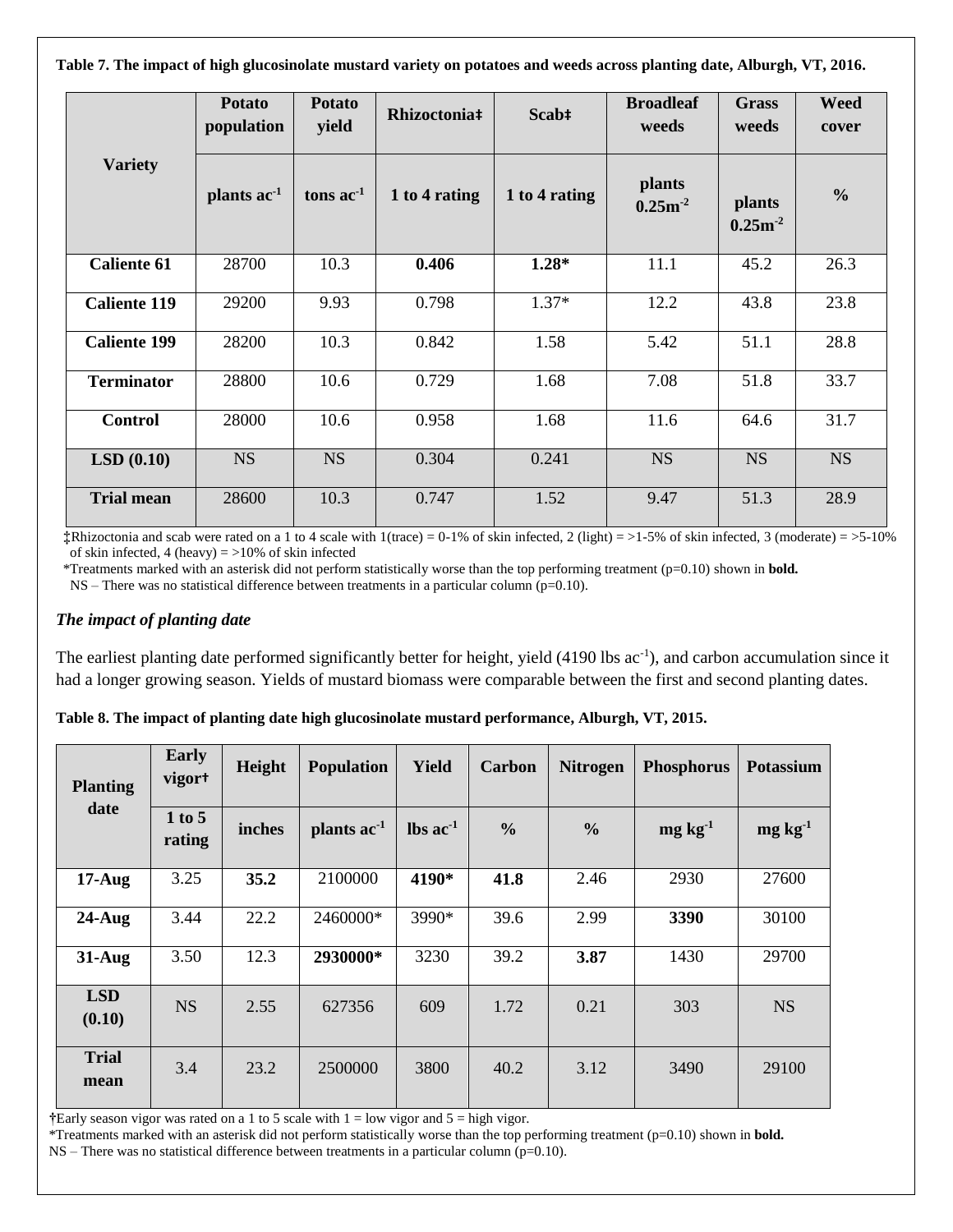Mustard planting date across all varieties did not have a significant impact on pH, organic matter, potassium content, or soil nitrate concentration measured the following spring (Table 9). A significant difference was shown for phosphorus, with the second and third planting dates having a higher concentration than the first.

| <b>Variety</b>    |           | Organic matter<br><b>Phosphorus</b><br>pH |         | <b>Potassium</b> | <b>Nitrate</b>  |  |
|-------------------|-----------|-------------------------------------------|---------|------------------|-----------------|--|
|                   |           | $\frac{0}{0}$                             | ppm     | ppm              | $mg \, kg^{-1}$ |  |
| $17-Aug$          | 5.93      | 3.33                                      | 1.40    | 59.4             | 6.23            |  |
| $24$ -Aug         | 5.99      | 3.41                                      | $1.64*$ | 62.8             | 7.83            |  |
| $31-Aug$          | 6.02      | 3.33                                      | $1.82*$ | 57.5             | 6.34            |  |
| LSD(0.10)         | <b>NS</b> | <b>NS</b>                                 | 0.261   | <b>NS</b>        | <b>NS</b>       |  |
| <b>Trial mean</b> | 5.98      | 3.36                                      | 1.62    | 59.9             | 6.80            |  |

**Table 9. The impact of high glucosinolate mustard planting date on plot soil characteristics, sampled 20-Apr 2016, Alburgh, VT, 2016.** 

\*Treatments marked with an asterisk did not perform statistically worse than the top performing treatment (p=0.10). Treatments in **bold** were top performers for the given variable.

NS – There was no statistical difference between treatments in a particular column (p=0.10).

When evaluating the impact of mustard planting date on potato yield the following season, no significant differences were seen for potato production, potato disease, or weed populations (Table 10). Based on this first year of data the HGM variety selection appeared to have more of an impact than the planting date especially in regards to disease suppression.

**Table 10. The impact of high glucosinolate mustard planting date on potato performance and weed populations, Alburgh, VT, 2015.** 

| <b>Variety</b>    | <b>Population</b>       | <b>Potato</b><br>yield | Rhizoctonia#  | Scab‡         | <b>Broadleaf</b><br>weeds | <b>Grass</b><br>weeds      | <b>Weed</b><br>cover |
|-------------------|-------------------------|------------------------|---------------|---------------|---------------------------|----------------------------|----------------------|
|                   | plants ac <sup>-1</sup> | tons<br>$ac^{-1}$      | 1 to 4 rating | 1 to 4 rating | # plants<br>$0.25m^{-2}$  | $#$ plants<br>$0.25m^{-2}$ | $\frac{0}{0}$        |
| $17-Aug$          | 28500                   | 9.83                   | 0.722         | 1.41          | 9.85                      | 47.9                       | 25.4                 |
| $24$ -Aug         | 28700                   | 11.0                   | 0.665         | 1.60          | 8.10                      | 48.9                       | 26.7                 |
| $31-Aug$          | 28400                   | 10.2                   | 0.853         | 1.55          | 10.5                      | 57.1                       | 34.5                 |
| LSD(0.10)         | <b>NS</b>               | <b>NS</b>              | <b>NS</b>     | <b>NS</b>     | <b>NS</b>                 | <b>NS</b>                  | <b>NS</b>            |
| <b>Trial mean</b> | 28600                   | 10.3                   | 0.747         | 1.52          | 9.47                      | 51.3                       | 28.9                 |

**‡**Rhizoctonia and scab were rated on a 1 to 4 scale with  $1$ (trace) = 0-1% of skin infected, 2 (light) = >1-5% of skin infected, 3 (moderate) = >5-10% of skin infected, 4 (heavy)  $=$  >10% of skin infected

 $NS$  – There was no statistical difference between treatments in a particular column (p=0.10).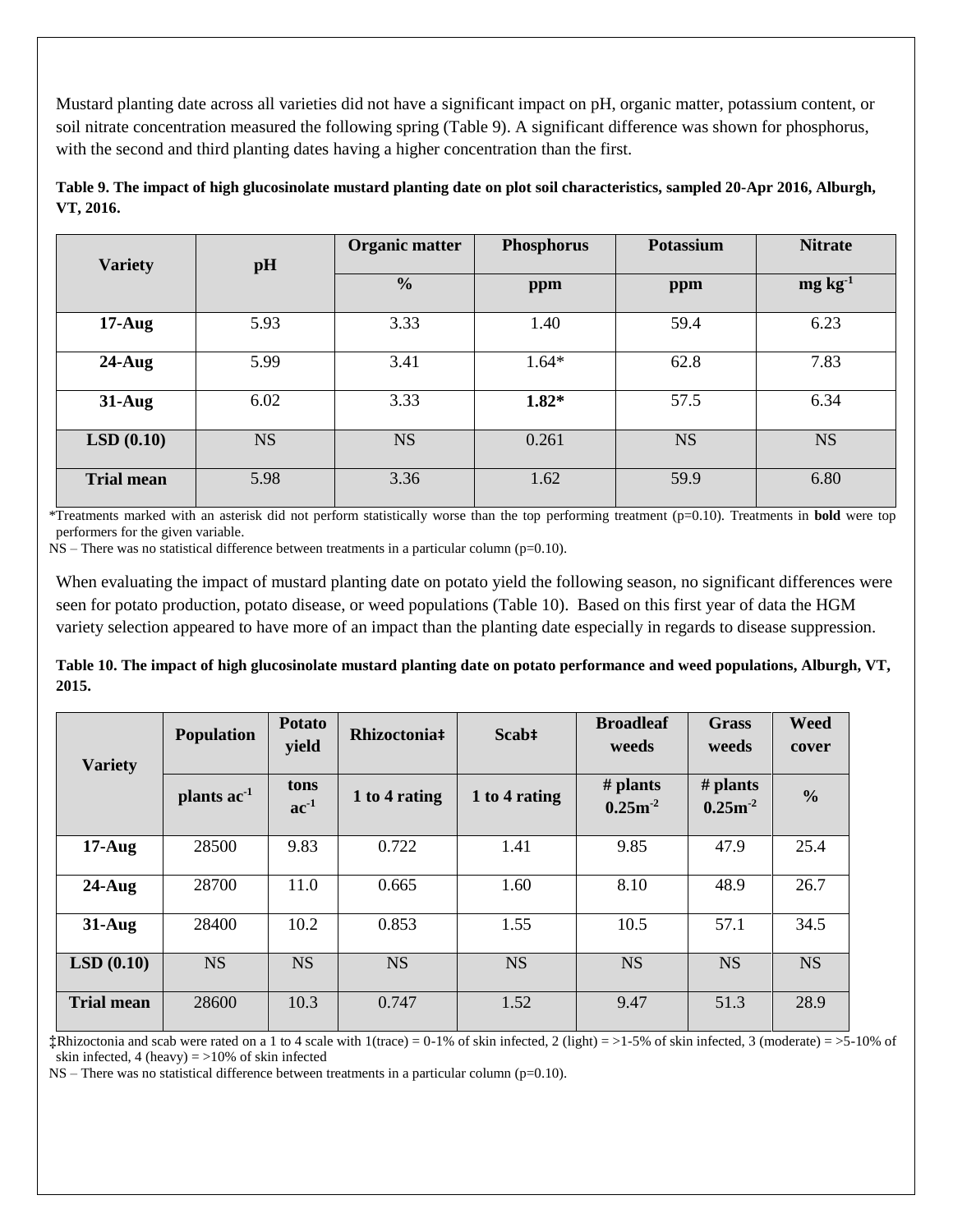## **WOLCOTT, VT RESEARCH RESULTS**

## *The impact of variety*

At the High Mowing Seeds location, mustard varieties did not differ significantly in yield or nutrient concentration (Table 11).

**Table 11. The impact of variety on plot characteristics and harvest yield of high glucosinolate mustard across the planting dates, Wolcott, VT, 2015.** 

| <b>Variety</b>         | <b>Early</b><br>vigor <sup>+</sup> | Height    | <b>Population</b>       | Yield                         | Carbon        | <b>Nitrogen</b> | <b>Phosphorus</b> | <b>Potassium</b> |
|------------------------|------------------------------------|-----------|-------------------------|-------------------------------|---------------|-----------------|-------------------|------------------|
|                        | 1 to 5<br>$\mathbf{cm}$<br>rating  |           | plants ac <sup>-1</sup> | $\text{lbs}$ ac <sup>-1</sup> | $\frac{0}{0}$ | $\frac{6}{9}$   | $mg \, kg^{-1}$   | $mg \, kg^{-1}$  |
| <b>Caliente</b><br>199 | 2.88                               | 89.5      | 1480000                 | 525                           | 39.7          | 2.20            | 3780              | 22600            |
| <b>Terminator</b>      | 2.50                               | 96.0      | 1500000                 | 515                           | 40.1          | 2.18            | 3890              | 22300            |
| LSD(0.10)              | <b>NS</b>                          | <b>NS</b> | <b>NS</b>               | <b>NS</b>                     | <b>NS</b>     | <b>NS</b>       | <b>NS</b>         | <b>NS</b>        |
| <b>Trial mean</b>      | 2.69                               | 92.8      | 1490000                 | 520                           | 39.9          | 2.19            | 3830              | 22500            |

**†**Early season vigor was rated on a 1 to 5 scale with 1 = low vigor and 5 = high vigor.

 $NS$  – There was no statistical difference between treatments in a particular column (p=0.10).

When measured the following spring, mustard variety did not impact soil characteristics compared to the control (Table 12).

| <b>Variety</b>      | pH        | <b>Organic matter</b><br><b>Phosphorus</b> |           | <b>Potassium</b> | <b>Nitrate</b>  |  |
|---------------------|-----------|--------------------------------------------|-----------|------------------|-----------------|--|
|                     |           | $\frac{6}{6}$                              | ppm       | ppm              | $mg \, kg^{-1}$ |  |
| <b>Caliente 199</b> | 6.34      | 5.84                                       | 6.21      | 54.5             | 4.26            |  |
| <b>Terminator</b>   | 6.37      | 6.42                                       | 6.06      | 59.9             | 4.72            |  |
| <b>Control</b>      | 6.27      | 6.01                                       | 6.03      | 49.5             | 4.28            |  |
| LSD(0.10)           | <b>NS</b> | <b>NS</b>                                  | <b>NS</b> | <b>NS</b>        | <b>NS</b>       |  |
| <b>Trial mean</b>   | 6.32      | 6.09                                       | 6.10      | 54.6             | 4.42            |  |

**Table 12. The impact of high glucosinolate mustard variety on soil characteristics across planting dates, Wolcott, VT, 2015.** 

NS – There was no statistical difference between treatments in a particular column (p=0.10).

Mustard variety did not have a significant impact on weed populations the following season. When evaluating the impact of mustard variety on snap bean production the following season, no significant difference was seen for yield or root disease severity for the snap bean variety Accelerate (Table 13). Plant populations of Accelerate were significantly higher in the HGM plots compared to the control.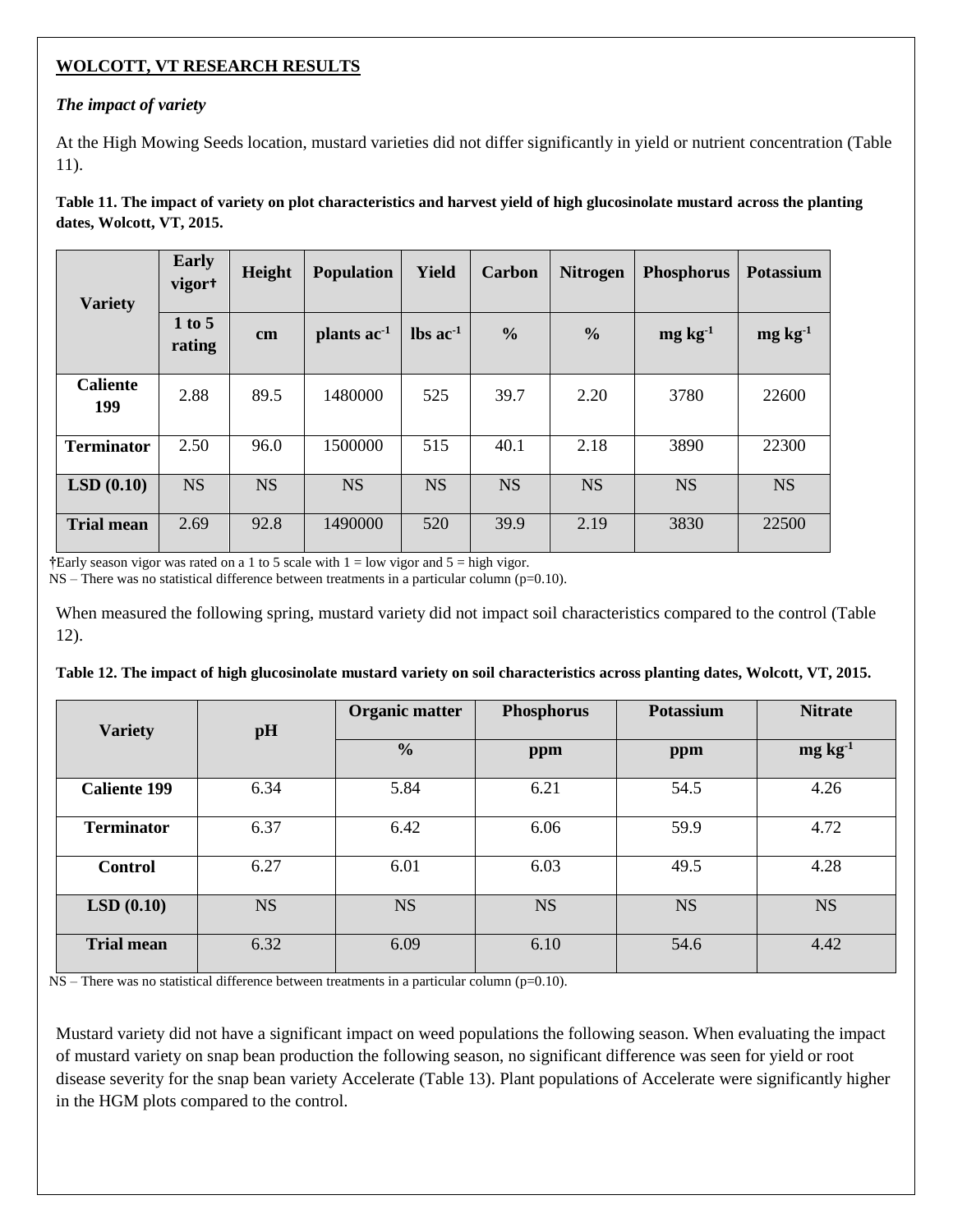For the snap bean variety Hystyle, Terminator and Caliente 199 again had the highest populations. These varieties also outperformed the control for Hystyle bean yield, with Terminator plots yielding 4540 lbs ac<sup>-1</sup> and Caliente 199 yielding  $4000$  lbs ac<sup>-1</sup>.

### **Table 13. The impact of high glucosinolate mustard variety on Accelerate and Hystyle snap bean performance and weed populations across planting dates, Wolcott, VT, 2016.**

|                     |                         | <b>Accelerate</b>             |                         |                   | <b>Hystyle</b>                |                         | <b>Broadleaf</b>         | <b>Grass</b>             | Weed      |
|---------------------|-------------------------|-------------------------------|-------------------------|-------------------|-------------------------------|-------------------------|--------------------------|--------------------------|-----------|
| <b>Variety</b>      | <b>Population</b>       | <b>Yield</b>                  | <b>Root</b><br>disease# | <b>Population</b> | Yield                         | <b>Root</b><br>disease# | weeds                    | weeds                    | cover     |
|                     | plants ac <sup>-1</sup> | $\text{lbs}$ ac <sup>-1</sup> | 0 to 10<br>rating       | plants $ac^{-1}$  | $\text{lbs}$ ac <sup>-1</sup> | 0 to 10<br>rating       | $#$ plants<br>$0.25 m-2$ | # plants<br>$0.25m^{-2}$ | $\%$      |
| <b>Caliente 199</b> | 9530*                   | 5110                          | 4.20                    | 27300*            | 4000*                         | 3.42                    | 87.3                     | 29.0                     | 28.6      |
| <b>Terminator</b>   | 10800*                  | 4720                          | 4.88                    | 26800*            | 4540*                         | 3.61                    | 99.1                     | 30.4                     | 32.6      |
| <b>Control</b>      | 6100                    | 4210                          | 4.02                    | 17800             | 2690                          | 4.18                    | 218                      | 77.1                     | 42.8      |
| LSD(0.10)           | 3420                    | <b>NS</b>                     | <b>NS</b>               | 4940              | 1370                          | <b>NS</b>               | <b>NS</b>                | <b>NS</b>                | <b>NS</b> |
| <b>Trial mean</b>   | 8820                    | 4680                          | 4.37                    | 24000             | 3740                          | 3.74                    | 135                      | 45.5                     | 34.7      |

**‡** Root disease was rated on a 1 to 10 scale with 0 = no disease incidence and 10 = high disease incidence.

\*Treatments marked with an asterisk did not perform statistically worse than the top performing treatment (p=0.10). Treatments in **bold** were top performers for the given variable.

NS – There was no statistical difference between treatments in a particular column (p=0.10).

#### *The impact of planting date*

As to be expected, the first planting date performed better for height and yield (878 lbs ac<sup>-1</sup>) considering that it experienced a longer growing season. This test site has a shorter growing season compared to Borderview Research Farm and as a result lower HGM yields were observed.

When evaluating the impact of planting date on mustard performance, no significant differences were seen for population or carbon, phosphorus, or potassium content (Table 14). A significant difference was seen for vigor and nitrogen content, with the second planting date performing better.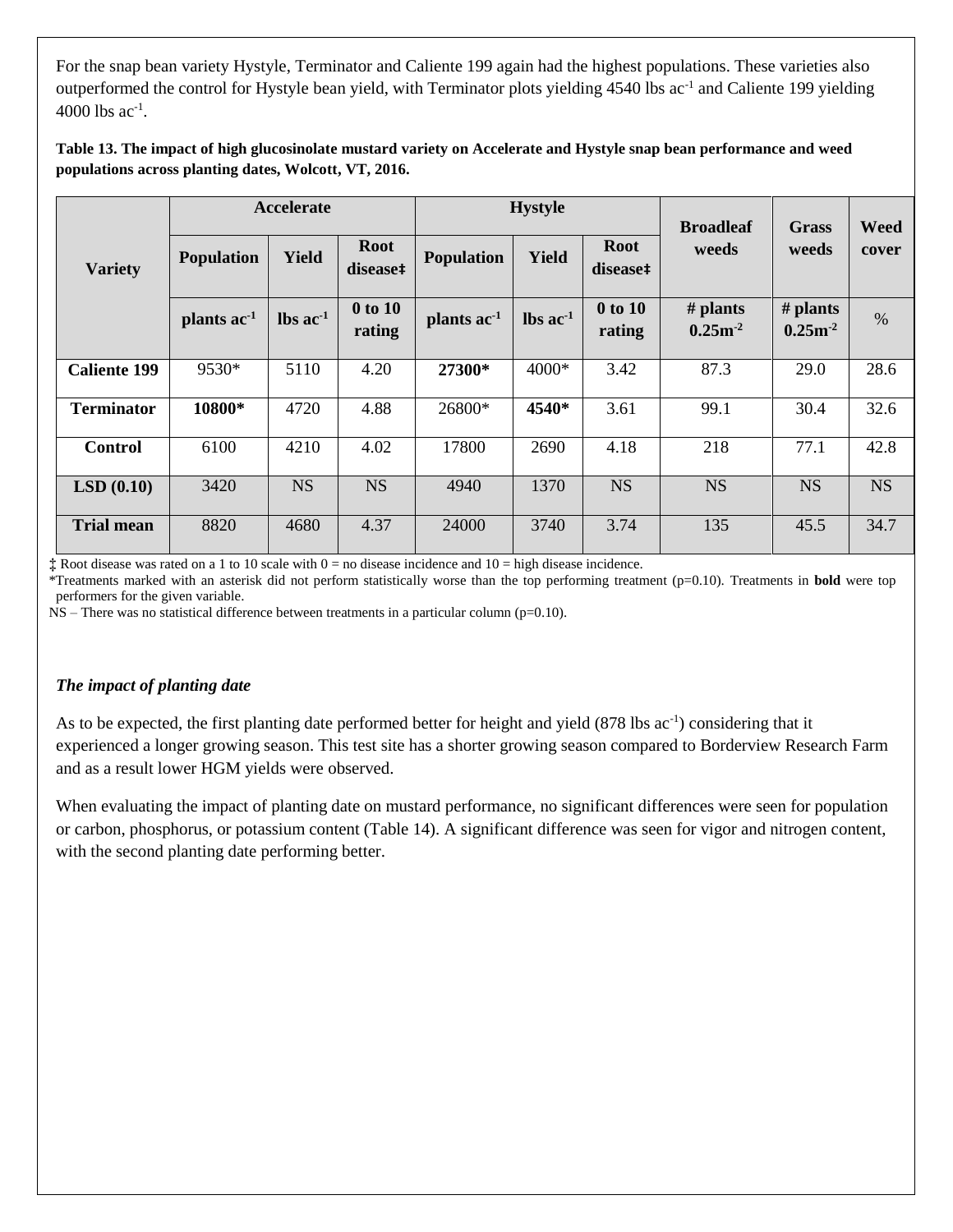**Table 14. The impact of planting date on high glucosinolate mustard performance across varieties, Wolcott, VT, 2015.** 

| <b>Planting</b>      | <b>Early</b><br>vigor <sup>+</sup> | Height | <b>Population</b> | <b>Yield</b>                  | Carbon        | <b>Nitrogen</b> | <b>Phosphorus</b> | <b>Potassium</b> |
|----------------------|------------------------------------|--------|-------------------|-------------------------------|---------------|-----------------|-------------------|------------------|
| date                 | 1 to 5<br>cm<br>rating             |        | plants $ac^{-1}$  | $\text{lbs}$ ac <sup>-1</sup> | $\frac{6}{6}$ | $\frac{0}{0}$   | $mg \, kg^{-1}$   | $mg \, kg^{-1}$  |
| $31-Jul$             | 2.38                               | 114    | 1420000           | 878                           | 40.0          | 1.84            | 3850              | 23000            |
| $17-Aug$             | 3.00                               | 71.5   | 1550000           | 162                           | 39.8          | 2.53            | 3810              | 22000            |
| <b>LSD</b><br>(0.10) | 0.583                              | 8.25   | <b>NS</b>         | 264                           | <b>NS</b>     | 0.227           | <b>NS</b>         | <b>NS</b>        |
| <b>Trial</b><br>mean | 2.69                               | 92.8   | 1490000           | 520                           | 39.9          | 2.19            | 3830              | 22500            |

**†**Early season vigor was rated on a 1 to 5 scale with 1 = low vigor and 5 = high vigor.

Treatments in **bold** were top performers for the given variable (p=0.10).

NS – There was no statistical difference between treatments in a particular column (p=0.10).

Mustard planting date impacted some soil characteristics the following spring, with the 31-Jul planting having a higher pH and higher potassium concentration (Table 15).

| Table 15. The impact of high glucosinolate mustard planting dates on soil characteristics, Wolcott, VT, 2015. |  |  |  |
|---------------------------------------------------------------------------------------------------------------|--|--|--|
|                                                                                                               |  |  |  |

| <b>Variety</b>    | pH    | <b>Organic matter</b><br><b>Phosphorus</b> |           | <b>Potassium</b> | <b>Nitrate</b>  |  |
|-------------------|-------|--------------------------------------------|-----------|------------------|-----------------|--|
|                   |       | $\frac{6}{6}$                              | ppm       | ppm              | $mg \, kg^{-1}$ |  |
| $31-Jul$          | 6.38  | 6.23                                       | 6.33      | 60.7             | 4.43            |  |
| $17-Aug$          | 6.27  | 5.95                                       | 5.88      | 48.6             | 4.41            |  |
| LSD(0.10)         | 0.115 | <b>NS</b>                                  | <b>NS</b> | 8.67             | <b>NS</b>       |  |
| <b>Trial mean</b> | 6.32  | 6.09                                       | 6.10      | 54.6             | 4.42            |  |

Treatments in **bold** were top performers for the given variable (p=0.10).

NS – There was no statistical difference between treatments in a particular column (p=0.10).

When evaluating the impact of mustard planting date on weed populations the following season, no significant difference was seen for population of broadleaf or grass weeds, however, the 17-Aug planting date showed significantly less weed cover (Table 16).

Mustard planting date impacted population and root disease for the snap bean variety Accelerate, with the 31-Jul planting having a greater population and lower root disease severity. Mustard planting date did not significantly impact bean production or disease incidence for the variety Hystyle.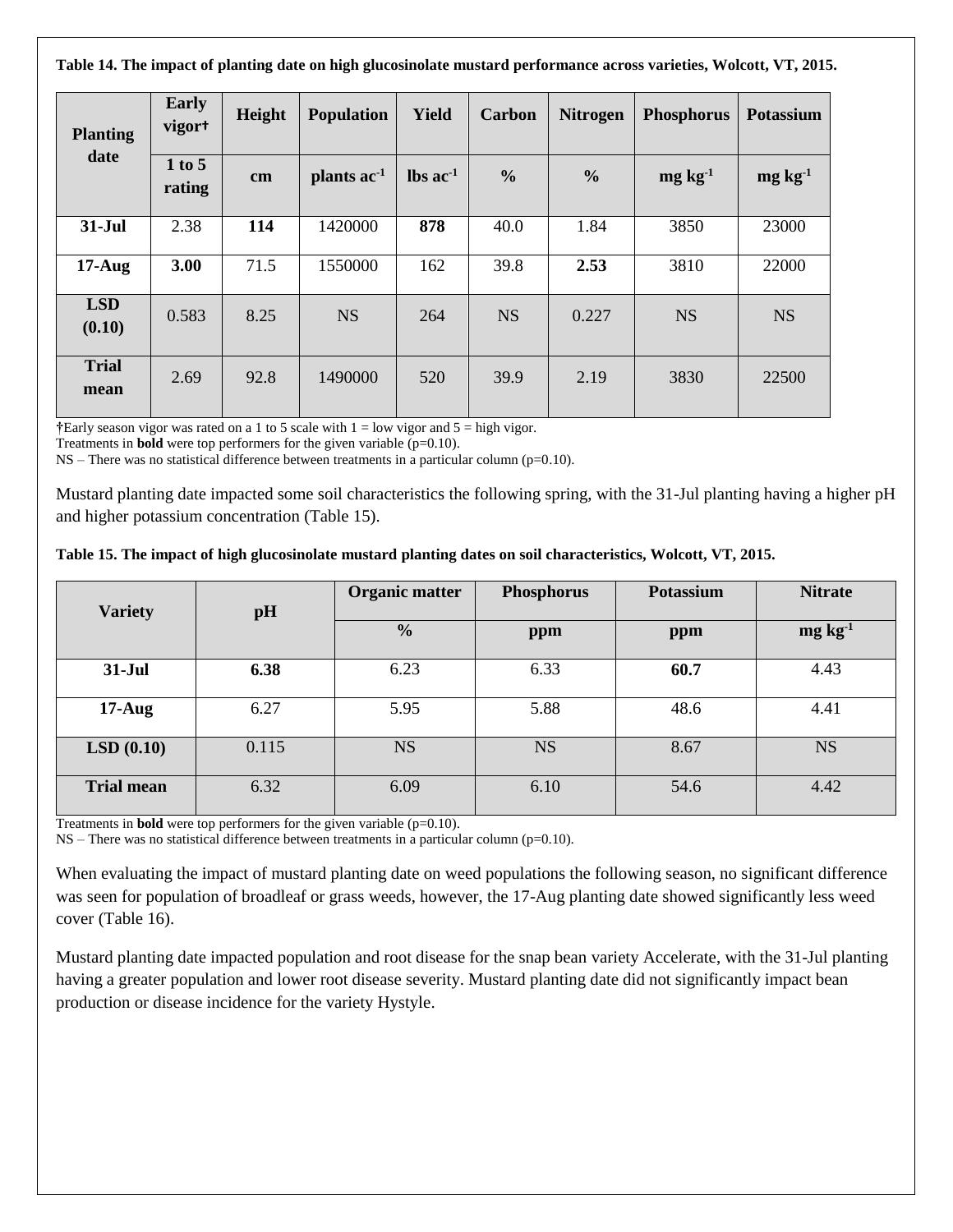**Table 16. The impact of high glucosinolate mustard planting date on Accelerate and Hystyle snap bean performance and weed populations, Wolcott, VT, 2016.** 

|                   |                         | Accelerate                    |                         | <b>Hystyle</b>    |                               |                         | <b>Broadleaf</b>           | Grass                      | Weed          |
|-------------------|-------------------------|-------------------------------|-------------------------|-------------------|-------------------------------|-------------------------|----------------------------|----------------------------|---------------|
| <b>Variety</b>    | <b>Population</b>       | Yield                         | <b>Root</b><br>disease‡ | <b>Population</b> | <b>Yield</b>                  | <b>Root</b><br>disease# | weeds                      | weeds                      | cover         |
|                   | plants ac <sup>-1</sup> | $\text{lbs}$ ac <sup>-1</sup> | 0 to 10<br>rating       | plants $ac^{-1}$  | $\text{lbs}$ ac <sup>-1</sup> | 0 to 10<br>rating       | $#$ plants<br>$0.25m^{-2}$ | $#$ plants<br>$0.25m^{-2}$ | $\frac{0}{0}$ |
| $31-Jul$          | 10500                   | 4990                          | 3.91                    | 25400             | 3570                          | 4.02                    | 154                        | 76.8                       | 44.0          |
| $17-Aug$          | 7120                    | 4380                          | 4.83                    | 22500             | 3910                          | 3.46                    | 116                        | 14.3                       | 25.3          |
| LSD(0.10)         | 2790                    | <b>NS</b>                     | 0.882                   | <b>NS</b>         | <b>NS</b>                     | <b>NS</b>               | <b>NS</b>                  | <b>NS</b>                  | 11.2          |
| <b>Trial mean</b> | 8820                    | 4680                          | 4.37                    | 2400              | 3740                          | 3.74                    | 135                        | 45.5                       | 34.7          |

**‡** Root disease was rated on a 1 to 10 scale with 0 = no disease incidence and 10 = high disease incidence.

Treatments in **bold** were top performers for the given variable (p=0.10).

 $NS$  – There was no statistical difference between treatments in a particular column ( $p=0.10$ ).

#### *The impact of mustard meal*

Both mustard variety as a whole plant and mustard meal, did not significantly impact snap bean performance or weed populations (Table 17).

**Table 17. The impact of mustard variety (whole plant) and mustard meal on plot characteristics and harvest yield of Accelerate and Hystyle snap beans across planting dates, Wolcott, VT, 2016.** 

|                     |                   | Accelerate                    |                         |                         | <b>Hystyle</b> |                         | <b>Broadleaf</b>           | Grass                    | Weed          |
|---------------------|-------------------|-------------------------------|-------------------------|-------------------------|----------------|-------------------------|----------------------------|--------------------------|---------------|
| <b>Variety</b>      | <b>Population</b> | <b>Yield</b>                  | <b>Root</b><br>disease‡ | <b>Population</b>       | Yield          | <b>Root</b><br>disease# | weeds                      | weeds                    | cover         |
|                     | plants $ac-1$     | $\text{lbs}$ ac <sup>-1</sup> | 0 to 10<br>rating       | plants ac <sup>-1</sup> | lbs ac         | 0 to 10<br>rating       | $#$ plants<br>$0.25m^{-2}$ | # plants<br>$0.25m^{-2}$ | $\frac{0}{0}$ |
| <b>Caliente 199</b> | 11500             | 4920                          | 4.25                    | 29000*                  | 4190           | 3.14                    | 86.3                       | 38.0                     | 35.0          |
| <b>Terminator</b>   | 12400             | 5080                          | 4.28                    | 29500*                  | 4060           | 4.17                    | 107                        | 47.5                     | 43.1          |
| <b>Mustard meal</b> | 11500             | 5560                          | 5.08                    | 20100                   | 3900           | 5.03                    | 53.8                       | 11.8                     | 22.2          |
| <b>Control</b>      | 12400             | 4960                          | 3.21                    | 17600                   | 2470           | 4.74                    | 267                        | 145                      | 53.9          |
| LSD(0.10)           | <b>NS</b>         | <b>NS</b>                     | <b>NS</b>               | 8290                    | <b>NS</b>      | <b>NS</b>               | <b>NS</b>                  | <b>NS</b>                | <b>NS</b>     |
| <b>Trial mean</b>   | 10800             | 5130                          | 4.20                    | 24100                   | 3660           | 4.27                    | 129                        | 60.5                     | 38.6          |

**‡** Root disease was rated on a 1 to 10 scale with 0 = no disease incidence and 10 = high disease incidence.

\*Treatments in **bold** were top performers for the given variable (p=0.10).

NS – There was no statistical difference between treatments in a particular column (p=0.10).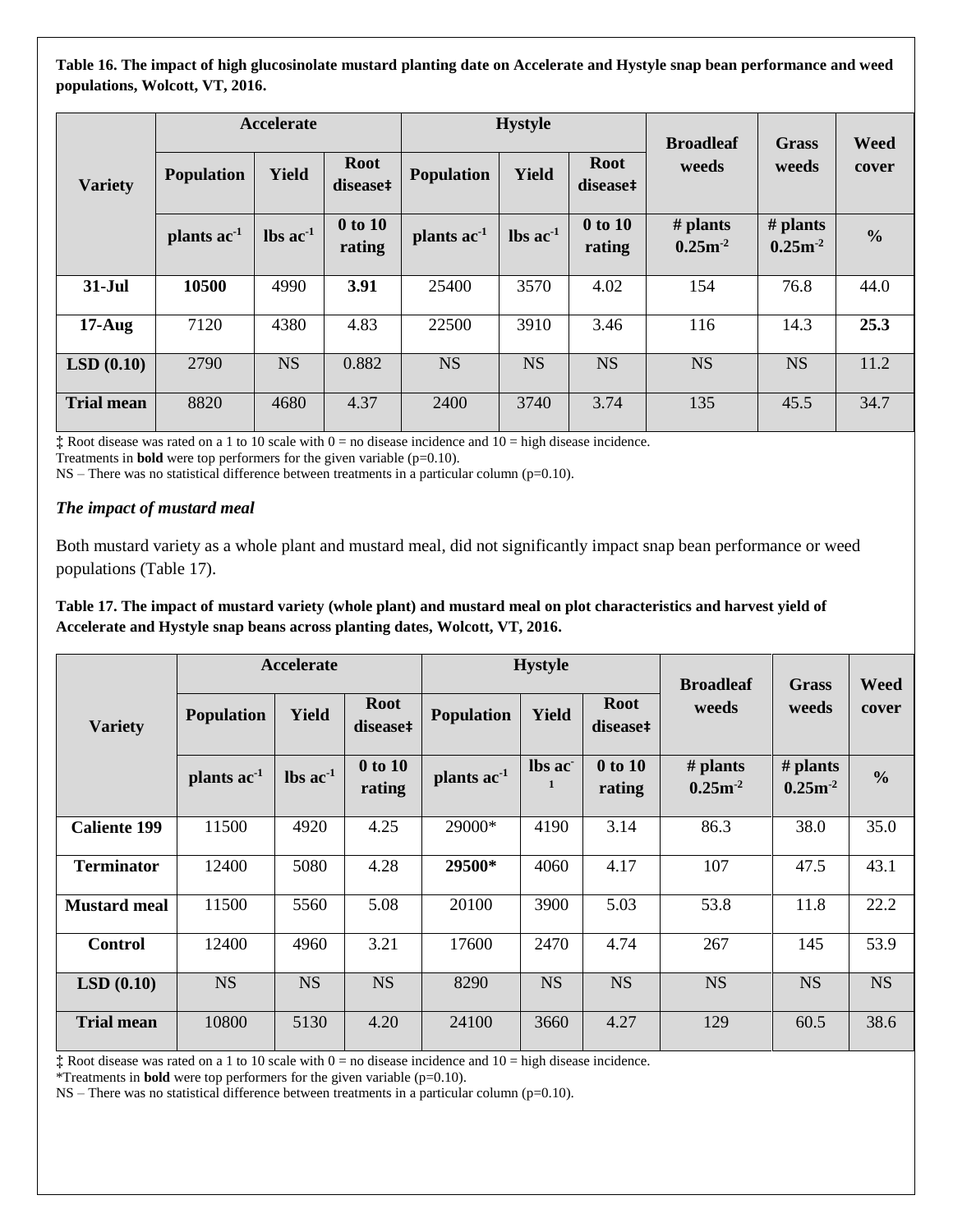When evaluating the impact of mustard meal in comparison to incorporating whole mustard plant, the mustard meal showed a significantly lower rate of root disease infection in the Hystyle snap beans (Table 18). Contrasts that compared the impact of meal compared to whole mustard plants on weeds indicated no significant difference (data not shown).

**Table 18. Contrast comparing mustard meal vs whole plant incorporation for snap bean root disease severity, Wolcott, VT, 2016.** 

|                            | Accelerate root disease# | Hystyle root disease‡ |  |  |  |  |  |
|----------------------------|--------------------------|-----------------------|--|--|--|--|--|
|                            | 0 to 10 rating           |                       |  |  |  |  |  |
| <b>Mustard meal</b>        | 5.08                     | 3.66                  |  |  |  |  |  |
| <b>Mustard whole plant</b> | 4.26                     | 5.02                  |  |  |  |  |  |
| p-value                    | 0.21                     | 0.10                  |  |  |  |  |  |

**‡** Root disease was rated on a 1 to 10 scale with 0 = no disease incidence and 10 = high disease incidence.

# **DISCUSSION**

Based on the research results shown here, variety selection, planting dates, and mustard meal may affect the impact that HGM has on pest pressure and vegetable performance. At the Alburgh location, both mustard variety and planting date impacted mustard height and biomass, while mustard variety also impacted potato skin disease. At the Wolcott location, mustard planting date impacted both mustard performance (biomass, height) and weed pressure on snap beans. At the Wolcott location, where meal was also evaluated, the ground mustard improved disease control over the whole plant biomass in the beans with high root rot susceptibility. Also, it is worth noting that the efficacy of high glucosinolate mustards may vary among pathogen or weed species.

The mustard grown in this trial did not produce as much biomass as commonly seen in the Pacific Northwest, where HGM has become a popular biofumigant. It is possible that more HGM biomass is needed to have a stronger impact on subsequent vegetable plantings. Earlier HGM plantings tended to have a higher mustard yield, indicating that planting date is an important factor to consider. In addition, growers have experimented with rolling, packing, covering with a tarp, or irrigating freshly incorporated HGM to help create a seal over the soil surface and increase release of biofumigants in the soil. It is possible that other techniques may be more effective at using HGM as a biofumigant. It is also possible that a fall-applied mustard meal may have different effects compared to the spring-applied meal used in this trial. Additional research is needed to continue developing best agronomic practices for this pest control measure.

It is important to remember that these data represent only one year of research, and in only one location. More data should be considered before making agronomic management decisions.